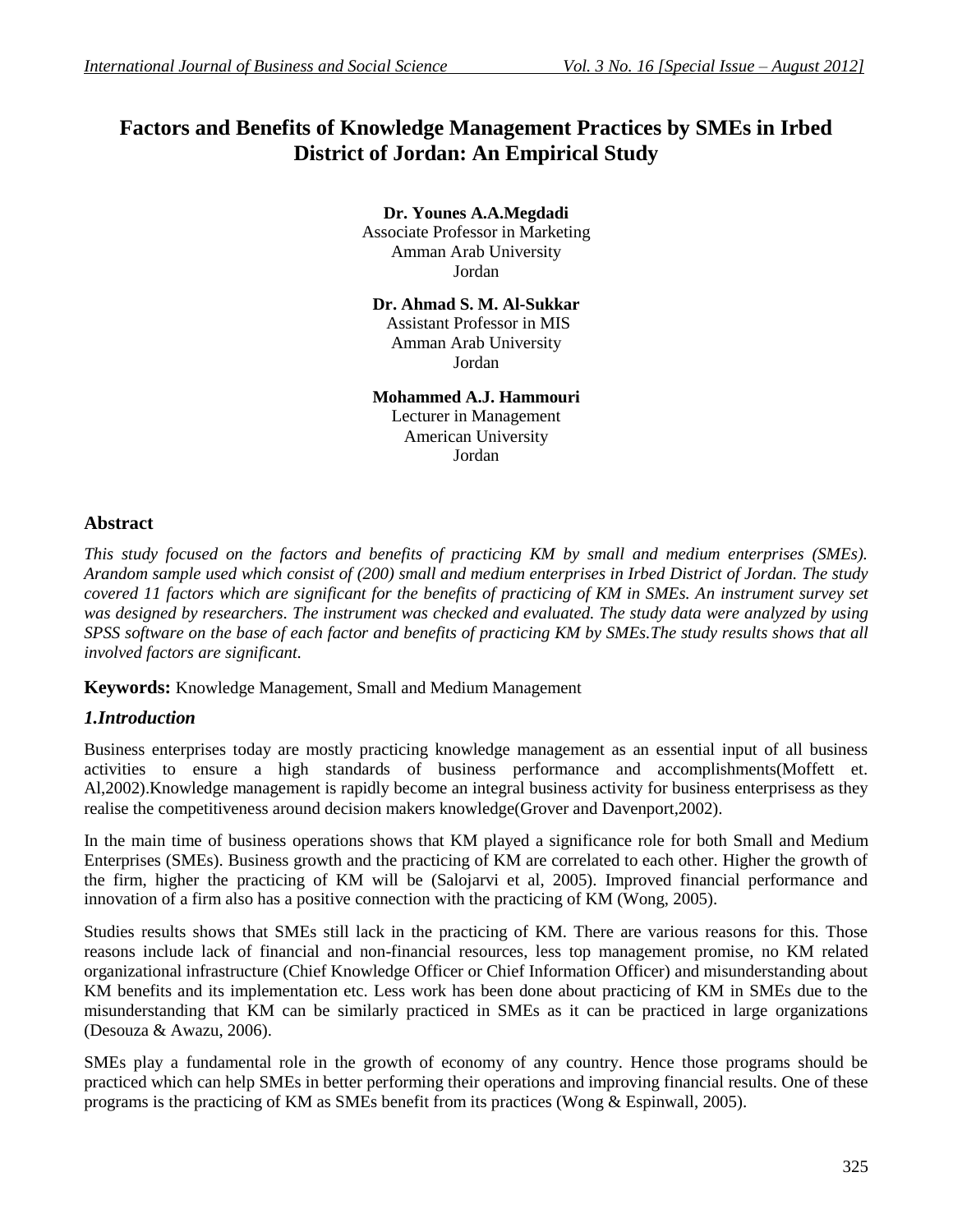The study aim to help SMEs of practicing KM. This study focused on 11 factors which are important for the practicing of KM in SMEs. Study also produced a prioritized list of Factors (CSFs), based on their significance for practicing KM. Beside of this, benefits which SMEs are getting and can get by practicing KM were also analyzed.

## *2. Study Literature Review and Related Studies*

## **2.1. Study Literature Review**

SMEs were defined differently from country to another. But still there are three basic criteria for the classification of SMEs on which almost all countries and organizations agree. Those include number of employees, annual sales turnover and total assets. Some countries use one of these criteria, some use two and even some uses all three to categorize SMEs. Focus of this study was Jordanian based SMEs therefore; Jordanian SMEs are categorized into small and medium enterprises on the basis of invested capital number of employees. These SMEs are operating in trade sector, manufacturing sector, and service sector.

For practicing KM in SMEs, there are certain factors or areas which are vital for its practices. These factors are known as CSFs. They are also known as Key Success Factors (KSFs) or Key Result Areas (KRAs) (business dictionary). In general, areas, matters or actions which are useful in the successful practice of a plan, process, project or business are known as CSFs. When it comes to the practices of KM, those 'activities and practices' which are helpful in the practices of KM are known as CSFs (Wong, 2005).

The mean importance of KM was by no means questioned because it's an established reality now. Infact, it was mentioned in a study that measuring of KM is considered to be difficult but at the same time it is a key area for the success of an organization (Shepard, 2000). KM is not only essential for large organizations but has almost same significance for SMEs. One of the reasons for the success of SMEs is managing their knowledge (Brush, 1992).

Based on the above discussion, practicing of KM lack in SMEs and one of the most important reason is not having enough financial resource (OECD, 2002); (Jun & Cai, 2003). Another reason for not practicing KM is that most SMEs are family owned businesses. This attribute of SME is an important obstruction in the process of knowledge sharing which is an important component of KM practices. Owners of the SMEs do not share their knowledge with the employees having fear that when employee will leave, he/she will also take the shared knowledge with him/her. Moment at which that employee will join another organization, that knowledge will be transferred to the organization which is being joined and in this way their competitor will benefit. Higher employee turnover in SMEs also supports this phenomenon. This is the reason why SME owners believe knowledge sharing as a threat to their business.

#### **2.2. Related Studies Discussion**

Davenport et al. (1998) conducted an exploratory study on 31 KM projects in 24companies, one of the aims being to determine the factors associated with their effectiveness. Before doing so, they evaluated the performance of the projects using indicators analogous to those for assessing the success of other business change initiatives. As a result, 18 projects were classified as successful, from which eight common success factors were identified. They were linking KM to economic performance or industry value, a clear purpose and language, a standard and flexible knowledge structure, multiple channels for knowledge transfer, a knowledge-friendly culture, a technical and organizational infrastructure, change in motivational practices, and senior management support. It was further stated that while the last four factors were the hardest to develop, they were also the ones that mattered most. However, since this was an exploratory study, it was agreed by Davenport et al. (1998) that linking the identified factors to the success of KM should be viewed as hypothesized, not proven.

Chourides et al. (2003) identified various critical factors for successful KM implementation in five organizational functional areas: strategy, human resource management (HRM), IT, quality and marketing. Their work was built upon an earlier questionnaire survey of the financial time's stock exchange (FTSE) 100 companies as well as a review of existing literature to identify key practices and factors for adopting KM. Subsequently, they conducted a longitudinal study in eight case organizations, which were at various stages of implementing KM programmers to further compare and assess their critical factors. In particular, interviews with key staff of these organizations were conducted for this purpose.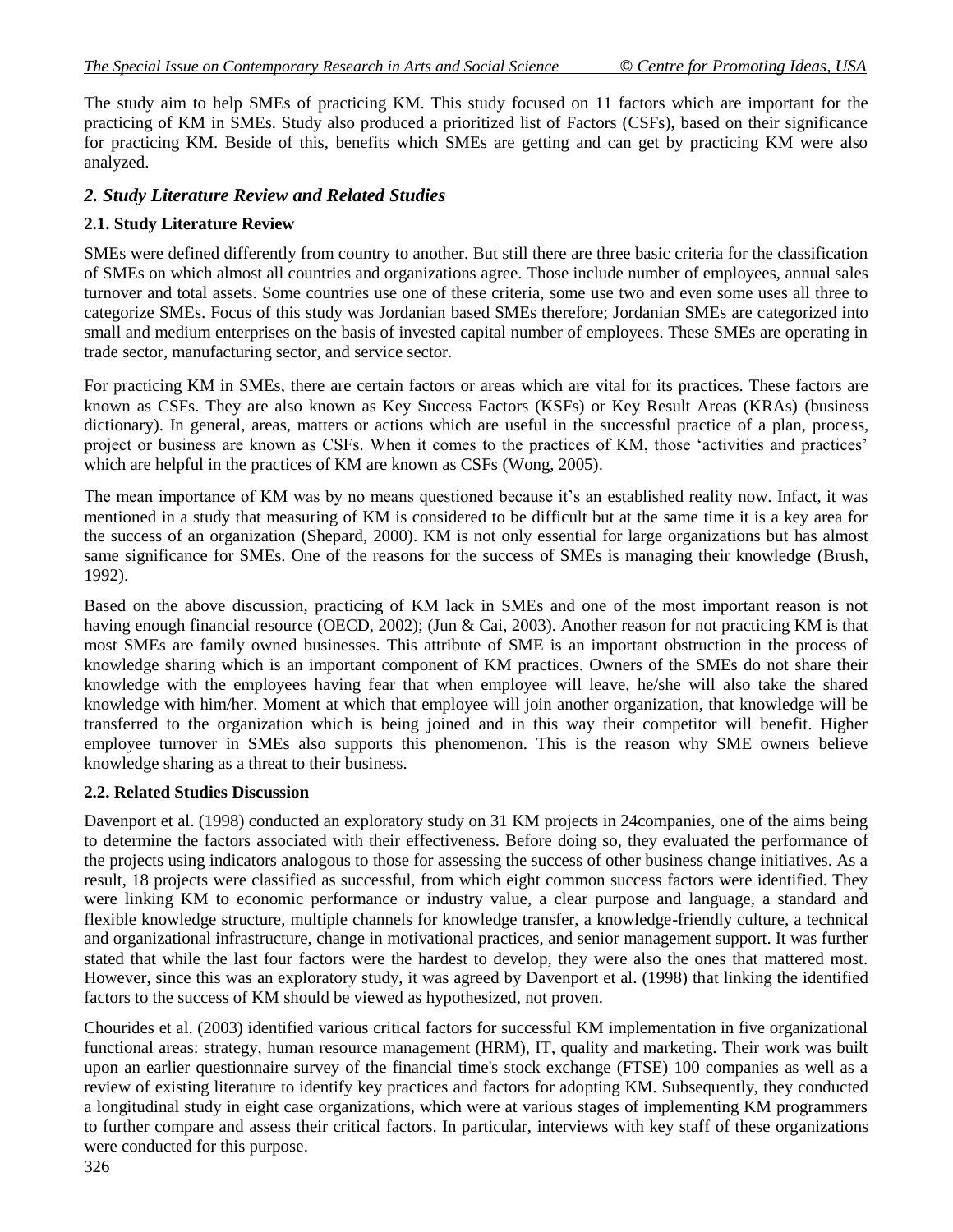The way in which their critical factors are presented are like "a list of things to do "rather than a set of CSFs as suggested by other authors such as Skyrme and Amidon(1997) and Davenport et al. (1998). The author feels that some of the factors are too specific which might be hard to generalize across organizations. For example, they suggested monitoring the "KM people portfolio matrix" as a critical factor for KM in the HRM area. This matrix is merely one of the many techniques that can be utilized to facilitate the conduct of a people audit. Arguably, organizations can also employ other alternatives to monitor their people in order to be successful in KM.

Liebowitz (1999) proposed six key ingredients in order to make KM successful in organizations. He suggested the need for a KM strategy with support from senior leadership, a chief knowledge officer (CKO) or equivalent and a KM infrastructure, knowledge ontology and repositories, KM systems and tools, incentives to encourage knowledge sharing and a supportive culture. Specifically, important lessons learnt from firms who were early adopters of KM were used to support his propositions. In the first ingredient, he advocated the creation of a centre of expertise for every knowledge discipline or subject matter, as a KM strategy which could be undertaken by organizations. The resource requirement for such an activity could be tremendous and this reflects a focus towards those organizations that have the necessary expertise, human and financial resources.

Hasanali (2002), the success of a KM effort depends on many factors. He highlighted five categories of factors namely leadership, culture, structure, roles and responsibilities, IT infrastructures, and measurement. Likewise, the APQC (1999) included strategy and leadership, culture, technology and measurement in their framework as enablers which can support the operation of KM. Although these factors are eminently sensible, it is believed that the success of KM is dependent on more aspects. A comprehensive set of factors is needed to give a more complete view of those that are necessary. Table I provides a comparative summary of some of the main issues of these studies.

''Delphi'' study was used to assess their appropriateness. Some critical factors can be extracted from the work of those who have explored KM in general or have addressed a particular factor in detail. Since this study is targeted at SMEs, a review of the SME literature was also vital for identifying attributes that can impinge on KM adoption. An in depth literature review indicated that numerous factors had been identified as important for accomplishing KM. Although different researchers have used different terminologies to indicate these factors, they can be represented by generic themes. In addition, they have also been mentioned in the literature with a mixed extent of emphasis and coverage. Based on the review, the authors hypothesized and proposed 11 CSFs to form the basis for KM adoption in the SME sector: leadership and support; culture; information technology; strategy and purpose; measurement; organizational infrastructure; processes and activities; motivational aids; resources; training and education; and human resource management. The list below presents the factors together with their sources:

*Organization Leadership support:* Without the commitment and support from leadership in an organization, not only KM but even any other course of action can't be followed or practiced. Hence, Leadership plays a major role in the practices of KM. This factor was considered as CSF by different authors. Like organization leadership and support (Wong, 2005), knowledge leadership (Skryme & Amidon, 1997), senior management support (Davenport et al, 1998), leadership (Holsapple & Joshi, 2000); (Hasanali, 2002); (APQC, 1999) and senior leadership support (Liebowitz, 1999).

*Organization Culture:* Culture plays a vital role in any organization. In an organizational culture where people are afraid of sharing their knowledge should first be changed. Different studies emphasized on the importance of culture. Culture itself consists of many components and here we are discussing about CSFs for the practices of KM, therefore emphasis should be on 'knowledge friendly culture'. Culture was suggested as a CSF by many authors like culture by (Wong, 2005); (Hasanali, 2002); (APQC, 1999), supportive culture (Liebowitz, 1999), knowledge friendly culture (Davenport et al, 1998) and *k*nowledge creating and sharing culture (Skryme & Amidon, 1997), (Skyrme and Amidon, 1997; Davenport et al., 1998; Liebowitz, 1999; McDermott and O'Dell, 2001)..

*Information Technology:* Without suitable Information Technology (IT) tools, KM can't be practiced because IT is a foremost enabler for KM practices.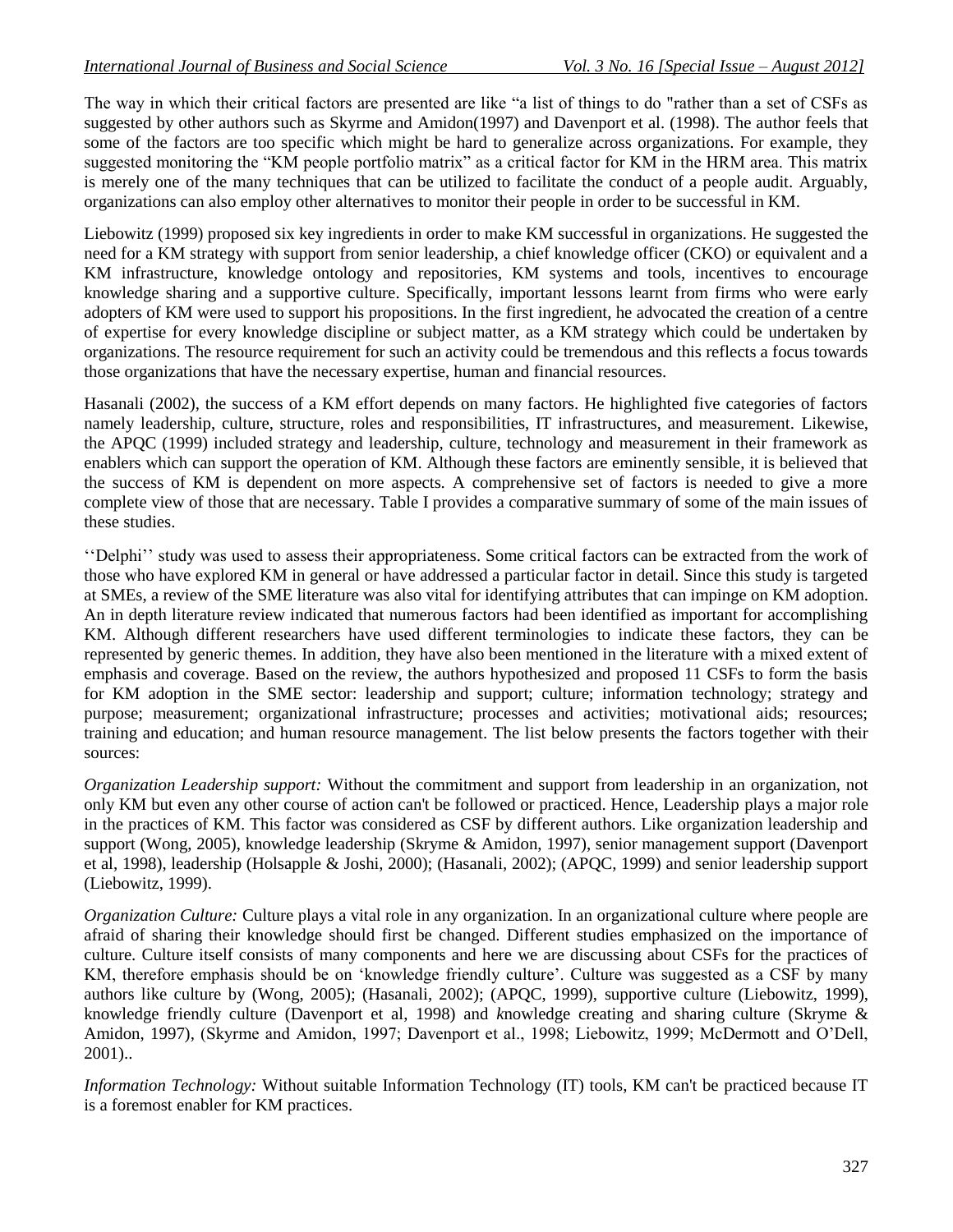Different authors have analyzed the significance of IT as key KM enabler and considered it as a very important CSF for KM implementation. Like IT by (Wong, 2005), technological infrastructure (Skryme & Amidon, 1997); (Davenport et al, 1998), knowledge Ontologies and repositories (Liebowitz, 1999), IT infrastructure (Hasanali, 2002) and technology (APQC, 1999),(Alavi and Leidner, 2001).

*Strategy and Purposes:* Strategy should be developed about the practicing of KM. Without proper strategy, any plan will fail. This factor was suggested by many authors with different names like strategy and purpose (Wong, 2005), strong link to business imperative, vision and architecture (Skryme & Amidon, 1997), clear purpose and language (Davenport et al, 1998), KM strategy (Liebowitz, 1999) and strategy (APOC, 1999).,Zack, 1999).

*Measurements:* Measurement acts like a data collection system that gives useful information about a particular situation or activity. An initiative like KM will suffer the risk of becoming just another management fad, if it is left unmeasured. Sayings like "you cannot manage what you cannot measure" and "what is measured is what gets done" certainly hold true for KM. According to Arora (2002) and Ahmed et al. (1999), measuring KM is necessary in order to ensure that its envisioned objectives are being attained. Measurement enables organizations to track the progress of KM and to determine its benefits and effectiveness. Essentially, it provides a basis for organizations to evaluate, compare, control and improve upon the performance of KM (Holsapple and Joshi, 2000; Davenport et al., 1998; Hasanali, 2002; APQC, 1999; Ahmed et al., 1999).

*Organizational infrastructure:* Many organizations especially large ones have KM infrastructure in the form of KM department, Chief Knowledge Officer (CKO) or Chief Information Officer (CIO). Such infrastructure is important for the practices of KM. This factor was also previously discussed by authors as CSF. Like organizational infrastructure (Wong, 2005); (Davenport et al, 1998), CKO or equivalent and KM infrastructure (Liebowitz, 1999) and structure, roles and responsibilities (Hasanali, 2002;Herschel and Nemati, 2000).

*Processes and Activities:* All processes and activities should be systematic. Process and activities should be coupled with KM. Without proper linkage between 'process and activities' and KM, there will be no use of practicing KM. Factor was suggested as CSF by many authors like process and activities (Wong, 2005), systematic organization knowledge processes (Skryme & Amidon, 1997), multiple channels for knowledge transfer (Davenport et al, 1998) and control and co-ordination (Holsapple & Joshi, 2000). Processes and activities (Davenport et al., 1998; Bhatt, 2000).

*Motivational Aids:* To encourage knowledge creation and sharing behavior, rewards are important (both intrinsic and extrinsic). This factor was suggested as CSF by authors as motivational aids by (Wong, 2005), change in motivational process (Davenport et al, 1998) and incentives to encourage knowledge sharing (Liebowitz, 1999.; Yahya and Goh, 2002;Hauschild et al., 2001).

*Organization Resources:* Resources are mandatory to practice of KM. If organizations lack financial resources then practices of KM will be almost impossible. Different authors combined financial and non-financial resources under 'resources'. All resources are essential but financial resources are more important because all other resources are dependent on financial resources. Hence this study will analyze separately 'financial' and 'nonfinancial' resources. 'Resources' was suggested as CSF by (Holsapple and Joshi, 2000; Davenport and Volpel, 2001; Wong and Aspinwall, 2004).

*Training and Education:* Human Resource Management and Development involves training and education, thus another important factor for the practices as KM practice requires proper training and education to employees. Training and education is not only important to low level employees but is required for top management as well. If top management does not know anything about KM and its benefits then how they will pursue its practices. As a result, training and education is treated as a CSF for the practicing of KM. This factor was suggested as CSF by (Wong, 2005) as 'training and education' (Horak, 2001; Yahya and Goh, 2002; Mentzas, 2001).

*Human resource Management:* Knowledgeable people who also know the importance of sharing knowledge are important for KM practices. At the end of the day, it is upon employees who know how to get benefit from implementation of KM? This factor was also suggested by (Wong, 2005), as 'Human Resource Management' (HRM). HRM is not only limited to hiring and retaining of employees.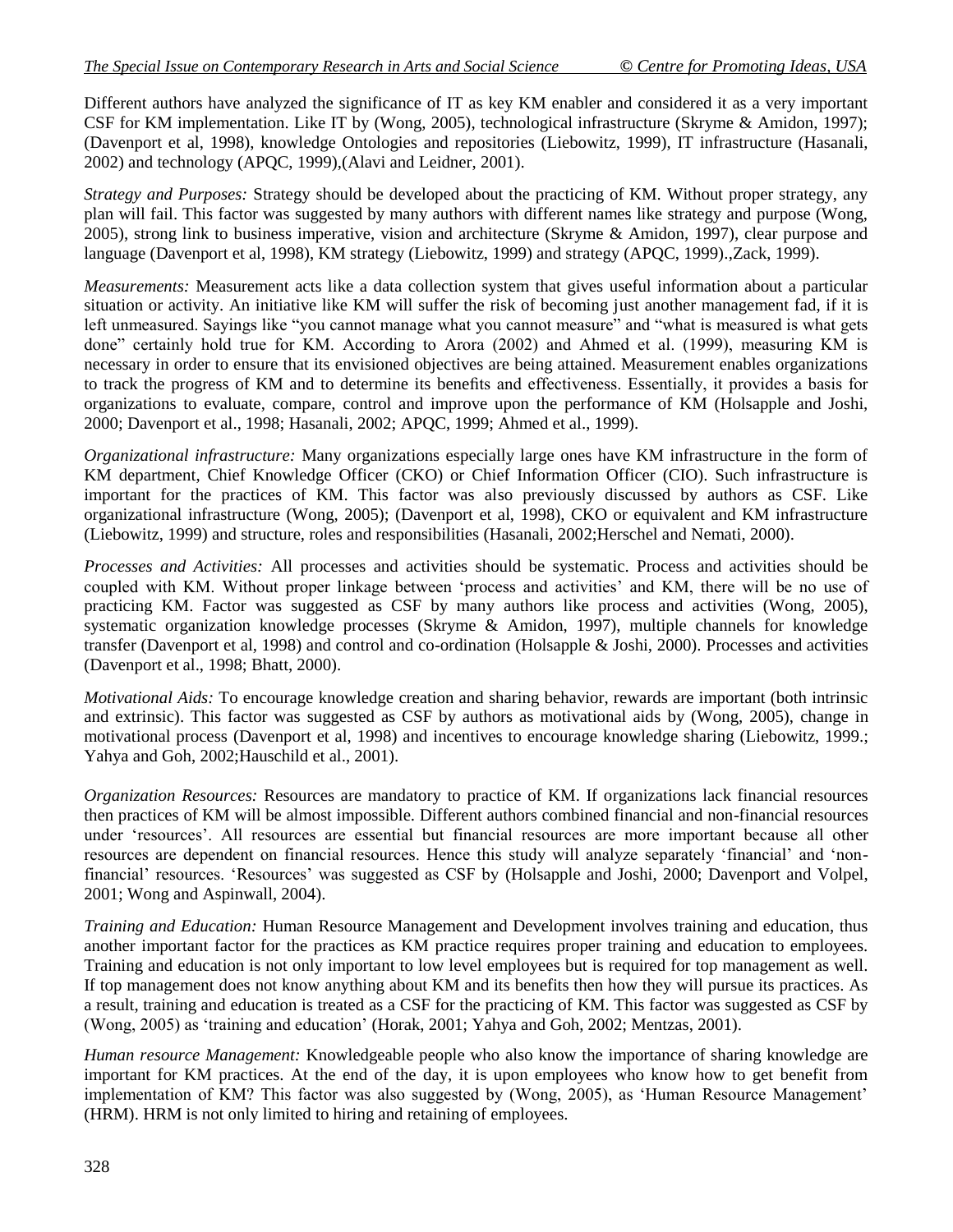In fact, it involves activities like human resource planning, industrial relations, setting safety and health standards etc. Some of these are not important to practicing of KM, therefore; scope of this factor was limited to only 'hiring and retention of employees' in this study. This also has an impact on the culture of an organization. As culture is dependent on humans so such people should be hired who are knowledgeable and like to share their knowledge. This will help in the promotion of knowledge sharing culture.

## *3. Study Methodology*

This study was conducted in Jordan. For the complete results, 200 SMEs were approached. Simple random technique was used for selecting SMEs. SMEs which were contacted include garment companies, distributors, stationary, restaurants, internet caffees, celebration halls, cosmetics, plastic, furniture and food manufacturers. Personally administered questionnaire method was used as survey instrument because data was collected from Irbed district of Jordan. Questionnaire was intended for the top management of SMEs. Questions were measured on the basis of 5-likert scale (Gotzamani & Tsiotras, 2001).

Respondents were asked to rank all 11 factors from 1-11. One as most important and twelve was least important. Weighted average method was used to rank the factors.T-test variance was used for measuring significance of each factor.

Respondents were also asked to provide feedback on choosing the benefits from practicing KM were asked as well from respondents. These factors were prioritized on the basis of frequency. Frequency means, the number of respondents chose that option.

## *4. Study Results Discussion*

Table 1 shows the type of SMEs based on type of sector, and Table 2 categorization of SMEs based on investment capital of SMEs and table 3 categorization of SMEs based on number of employees provides a summary of how SMEs in Irbed District are categorized.

| <b>Enterprise</b><br><b>Size</b> | Trade<br><b>Sector</b> | $\frac{0}{0}$ | <b>Manufacturing</b><br><b>Sector</b> | $\frac{6}{9}$ | <b>Service</b><br><b>Sector</b> | $\frac{6}{9}$ | <b>Total</b> |
|----------------------------------|------------------------|---------------|---------------------------------------|---------------|---------------------------------|---------------|--------------|
| Small                            | 35                     | 35            | າາ                                    | າາ            | 43                              | 43            | 100          |
| Medium                           | 28                     | 28            | 44                                    | 44            | 38                              | 38            | 100          |
| Total                            | 63                     | 63            | 66                                    | 66            | 81                              | 81            | 200          |

#### **Table 1: Type of SMEs Sector**

| Bus.                   | <b>Trade</b>        | No. | $\frac{0}{0}$ | <b>Manufacturing</b> | No. | $\frac{0}{0}$ | <b>Service</b> | No. | $\frac{6}{6}$ |     |
|------------------------|---------------------|-----|---------------|----------------------|-----|---------------|----------------|-----|---------------|-----|
| <b>Enterprise Size</b> | <b>Sector</b>       |     |               | <b>Sector</b>        |     |               | <b>Sector</b>  |     |               |     |
| Small                  | than<br><b>Less</b> | 35  | 35            | Less than $100.000$  | 22  | 22            | than<br>ess    | 43  | 43            | 100 |
|                        | 100.000             |     |               |                      |     |               | 100.000        |     |               |     |
| Medium                 | 100.000-            | 28  | 28            | 100.000-500.000      | 44  | 44            | $100.000 -$    | 38  | 38            | 100 |
|                        | 500.000             |     |               |                      |     |               | 500,000        |     |               |     |
| Total                  |                     | 63  | 63            |                      | 66  | 66            |                | 81  | 81            | 200 |

| <b>Enterprise</b><br><b>Size</b> | <b>Trade</b><br><b>Sector</b> |          |                    | <b>Industrial</b><br><b>Sector</b> |          |                    | <b>Service</b><br><b>Sector</b> |          |                    |
|----------------------------------|-------------------------------|----------|--------------------|------------------------------------|----------|--------------------|---------------------------------|----------|--------------------|
| No.<br>of<br>Employees           | Below 5                       | $5 - 10$ | 11<br>and<br>Above | Below 5                            | $5 - 10$ | $11$ -and<br>Above | Below 5                         | $5 - 10$ | $11-$ and<br>Above |
| Small                            | 23                            | 12       |                    | 10                                 | 24       |                    | 22                              |          |                    |
| Medium                           |                               | 16       |                    | 4                                  | 18       | 14                 | 12                              | 15       |                    |
| Total                            | 28                            | 28       | ◠                  | 14                                 | 42       | 16                 | 34                              | 22       | Ō                  |

**Table 3: Number of Employees of SMEs:**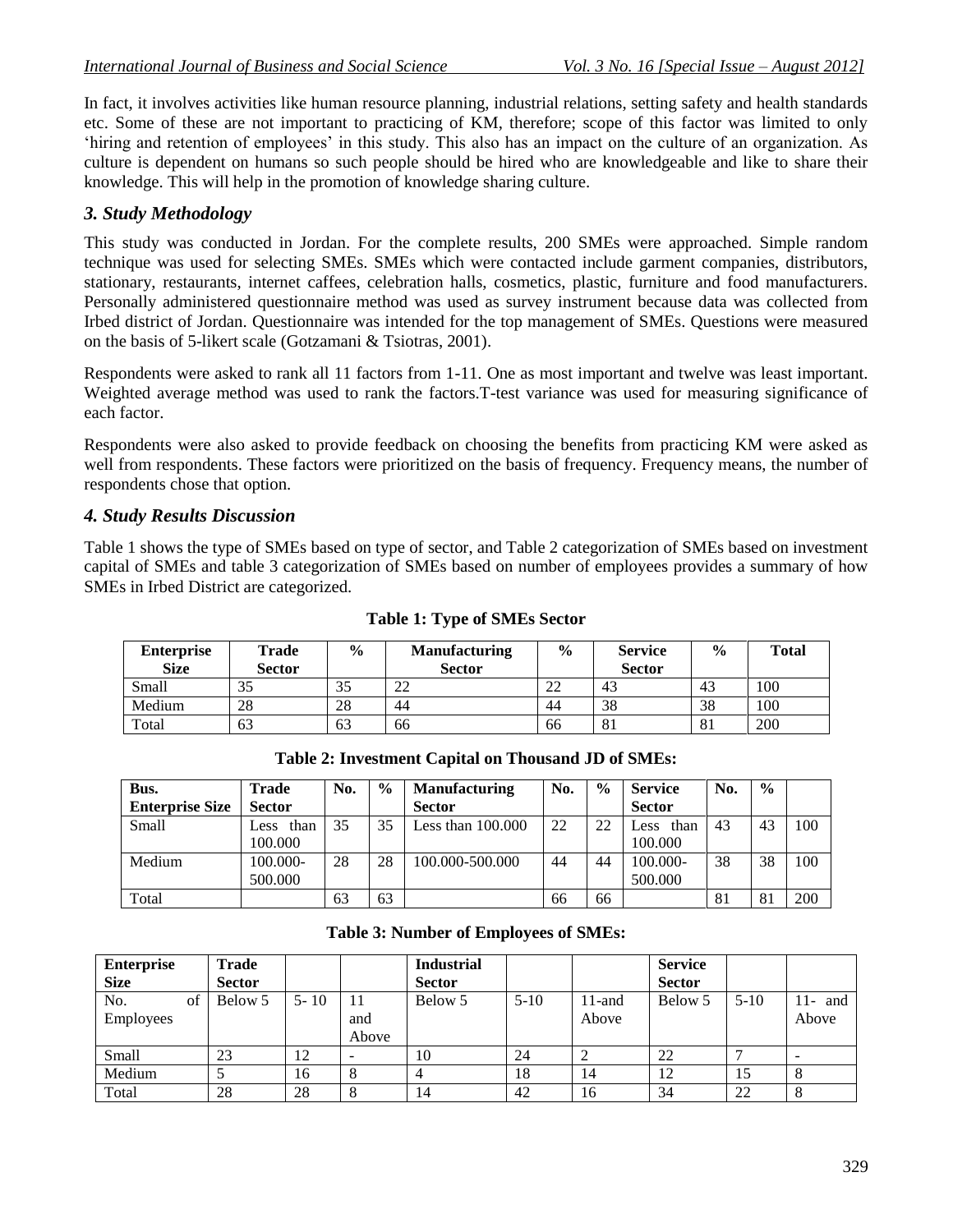SMEs in Irbed District are categorized into small and medium levels. SMEs are operating in manufacturing, service and trade sectors. Criteria used by government of Jordan to categorize SMEs are investment capital and number of employees.

### **4.1. Significance of Knowledge Management Factors**

Table 4, gives a list of factors according to the significance each factor of KM in SMEs (trading, services and manufacturing sector). Weighted mean shows that how high every factor was ranked from 1-11. Lower the weighted mean is, higher the significance will be.

|     | <b>Significance Of Factors For SMEs</b> |             |           |         |       |
|-----|-----------------------------------------|-------------|-----------|---------|-------|
| No. | <b>Factors</b>                          | <b>Mean</b> | <b>SD</b> | t-value | Sig.  |
|     | Organization Leadership Support         | 3.01        | 10.12     | 0.091   | 0.000 |
| 2   | Organization Culture                    | 3.49        | 10.01     | 0.124   | 0.001 |
| 3   | <b>Organization Resources</b>           | 3.75        | 09.67     | 0.149   | 0.001 |
| 4   | <b>Information Technology</b>           | 4.05        | 08.45     | 0.164   | 0.011 |
| 5   | Human Resources Management              | 4.09        | 08.22     | 0.175   | 0.013 |
| 6   | <b>Strategy and Purposes</b>            | 4.15        | 08.01     | 0.184   | 0.016 |
|     | <b>Motivational Aids</b>                | 4.19        | 07.89     | 0.186   | 0.023 |
| 8   | Process and activities                  | 4.45        | 07.34     | 0.192   | 0.025 |
| 9   | Training and Education                  | 4.56        | 06.67     | 0.201   | 0.029 |
| 10  | Organizational Infrastructure           | 4.66        | 06.12     | 0.214   | 0.031 |
| 11  | Measurements                            | 4.75        | 05.89     | 0.219   | 0.039 |

**Table 4: Mean Importance of Factors and T-Test Analysis**

#### $\alpha \leq 0.05$

Based on table 4, the results shows a significant relationship of each factor involved of practicing KM by SMEs and significant results of all factors are below  $\alpha \leq 0.05$ . Organization leadership support is enormously important for the practicing of KM, hence making it as one of the most important CSF. The organization leadership supports is the highest ranked factors with weighted mean of 3.01 and a significant of 0.000  $\alpha \le 0.05$ . Organization culture is an important criterion for the practicing of KM, thus a CSF for practicing of KM with weighted mean of 3.49 and a signifancant of 0.001  $\alpha \le 0.05$ . Organization resources is another important factor as nothing can be implemented without organization resources thus securing position among top 3 factors with a weigthed mean of 3.75  $\alpha \le 0.05$ . Other important factors include informational technology with weighted mean of 4.05 and a significant of 0.011  $\alpha \le 0.05$ . Human resources management with weighted mean 4.09 and a significant of 0.013  $\alpha$  $\leq$  0.05, because human resource management creates awareness among all levels of employees about the importance of KM.Strategy and purposes also another important factor with a weighted mean of 4.15 and a significant of 0.016  $\alpha \le 0.05$ . Motivational aids also considered as an important factor with a weighted mean of 4.19 and a significant of 0.023  $\alpha \le 0.05$ . Other factors like systematic KM processes and activities with weighted mean 4.45 and a significant of 0.025  $\alpha \le 0.05$ . Knowledgeable employees by training and education with a weighted mean of 4.56 and a significant of 0.029  $\alpha \le 0.05$ .Organizational structure was considered as an important factor while practicing KM and the reason might be that SMEs lack KM related infrastructure with a weighted mean of 4.66 and a significant of 0.031  $\alpha \le 0.05$ . These are the persons who know the importance of measuring KM with weighted mean 4.75. and a significant of 0.039  $\alpha \le 0.05$ .

Respondents of the SMEs showed that the top most benefit which SMEs are getting from the practices of KM. a high standards of organization performance (i.e., frequency = 32). Building up employees skills and creativeness (frequency = 26) was another important benefit for SMEs to practice KM. A better organizational formulation (frequency  $= 24$ ), Cost reduction and time saving (frequency  $= 21$ ), Work simplicity and innovation opportunity (frequency = 16), Uncertainties and risks declining (frequency = 14), Visible use of organization resources (frequency  $= 12$ ), Better understanding among employees (frequency  $= 11$ ), Speed up daily job process and activities(frequency = 9), Effective and efficient decisions making (frequency = 8), A high standards of business outputs quality (frequency  $= 7$ ) Providing target customers of high quality products and services(frequency  $= 6$ ), It provide business enterprises an opportunities for product innovations (frequency  $= 4$ ). Table 5, provides a prioritized list of these benefits (according to the significance each benefit has) and the number of SMEs selected that option (frequency).